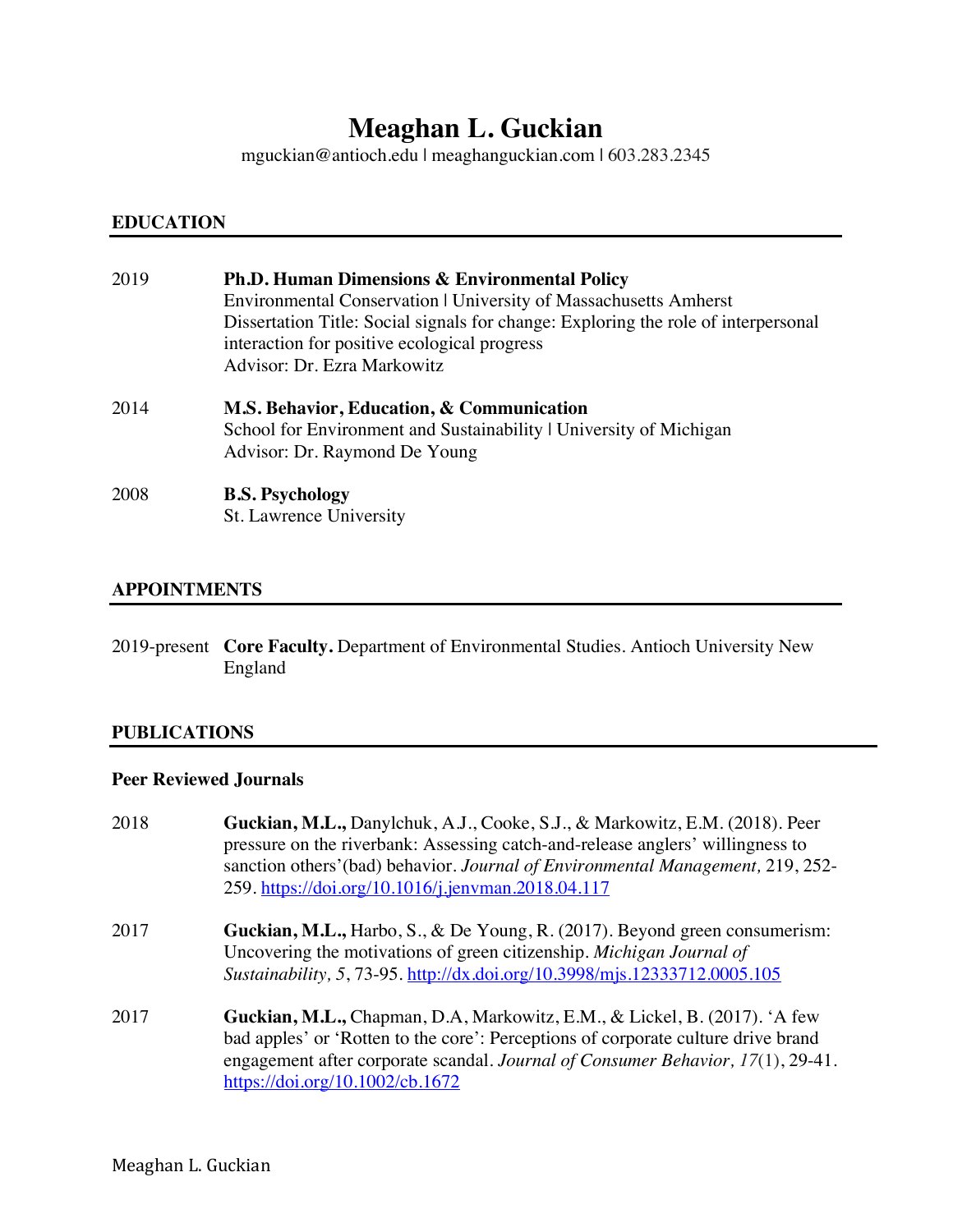2017 Markowitz, E.M., Chapman, D.C., **Guckian, M.L.,** & Lickel, B. (2017). A corporate scandal that hits close to home: Examining owners' responses to the Volkswagen diesel emissions scandal. *Environmental Communication, 11*(6), 740-755. https://doi.org/10.1080/17524032.2017.1363071

#### **Peer Reviewed Book Chapters**

- 2018 **Guckian, M.L.,** Hamilton, E.M. & De Young, R. (2018). Cognitive mapping as participatory engagement in social science research on sustainability. In W. Leal, J. Callewaert, & R.W. Marans (Eds.), *Handbook of Sustainability and Social Science Research* (pp. 315-334)*.* New York, NY: Springer International Publishing AG. http://doi.org/10.1007/978-3-319-67122-2
- 2018 Hamilton, E.M., **Guckian, M.L.** & De Young, R. (2018). *Living well and living green: Participant conceptualizations of green citizenship.* In W. Leal, J. Callewaert, & R.W. Marans (Eds.). *Handbook of Sustainability and Social Science Research* (pp. 337-352). New York, NY: Springer International Publishing AG. https://doi.org/10.1007/978-3-319-67122-2\_19

#### **Editor Reviewed Book Chapters**

2018 Markowitz, E.M. & **Guckian, M.L.** (2018). Climate change communication: Challenges, insights, and opportunities. In S. Clayton & C. Manning (Eds.), *Psychology and Climate Change: Human Perceptions, Impacts and Responses* (pp. 35-63). Cambridge, MA: Elsevier.

#### **Manuscripts Under Review**

- Submitted **Guckian, M.L.** Markowitz, E.M., Tucker, C., Kiekebusch, E., Klemm, T., Middleton, L., Wootten, A., & Staudinger, M.D. (under review). *Assessing the impact of an online climate science community: The Early Career Climate Forum*.
- Submitted **Guckian, M.L.,** Chapman, D.A., Lickel, B, & Markowitz, E.M. (under review). *From Boycotting to Badmouthing: Examining Americans' reactions to high profile corporate scandals*.

#### **Manuscripts in Preparation**

Markowitz, E.M., Chapman, D.A., **Guckian, M.L.**, & Lickel, B. (in preparation). *The structuralist vs. the individualist: Engagement in civic behaviors across socio-political issues.*

Huff, E.S., **Guckian**, **M.L**., de Oliveira, A.C.M., & Markowitz, E.M. (in preparation). *Mitigating landowners' susceptibility to environmental risks: The role of social psychological distance.*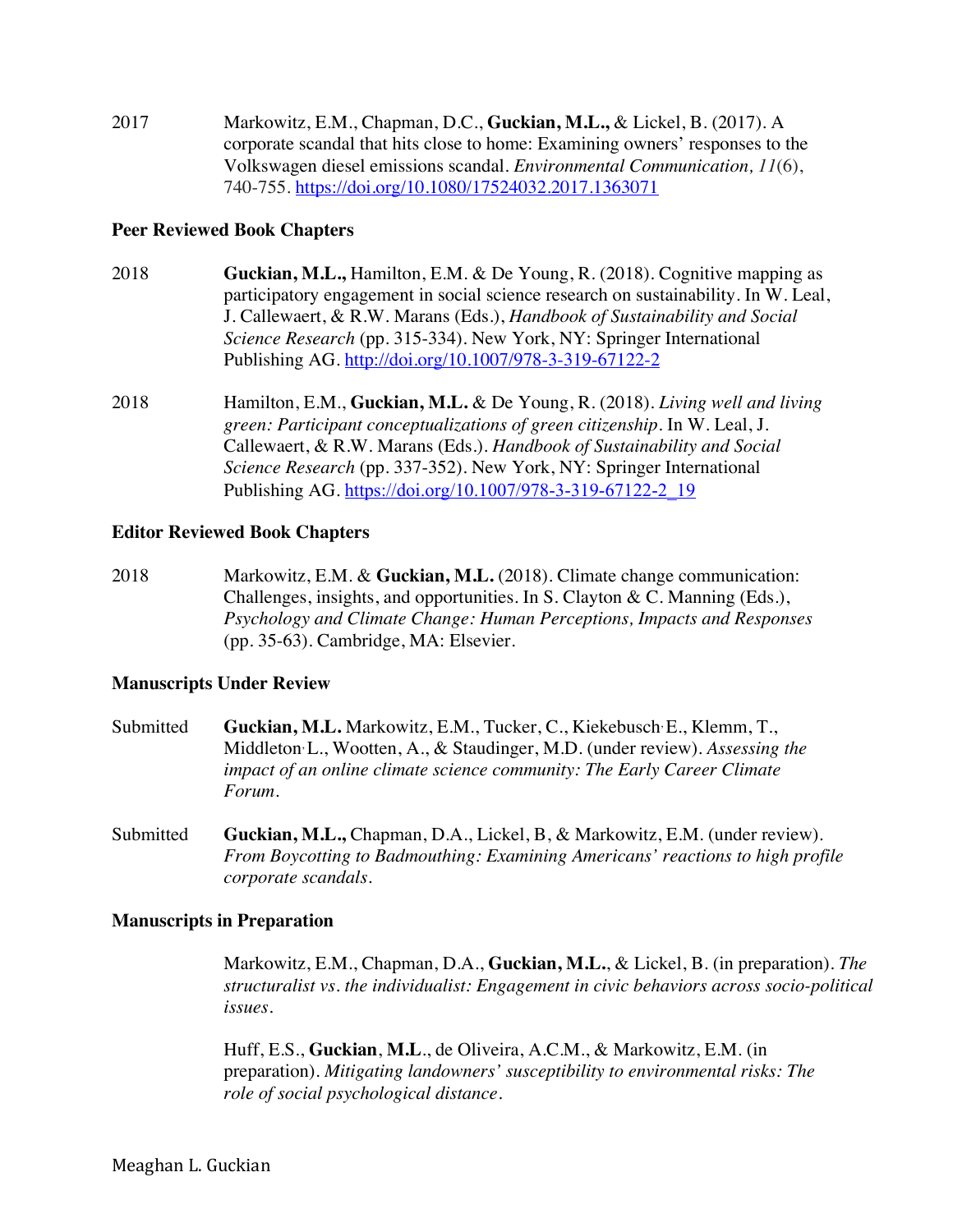# **Working Papers**

**Guckian, M.L.,** Markowitz, E.M., & Danylchuk, A.J. (working paper). *Fishing for a photograph: Examining the social and behavioral implications of recreational angling images on social media.*

**Guckian, M.L.** (working paper). *Capitalizing on people as social creatures: The role of normative influence in conservation management.* 

#### **CONFERENCE PRESENTATIONS**

| 2019 | Guckian, M.L. & Markowitz, E.M. (2019, January). From badmouthing to<br>Boycotting: Exploring Americans' reactions to high profile corporate scandals.<br>Blitz talk presented at Sustainability Psychology Preconference for Society of<br>Personality and Social Psychology. Portland, OR.                            |
|------|-------------------------------------------------------------------------------------------------------------------------------------------------------------------------------------------------------------------------------------------------------------------------------------------------------------------------|
| 2019 | Guckian, M.L., Neupane, N., Misenti, C. & Markowitz, E.M. (2019, January).<br>Fostering conservation behavior: Insights from the Environmental Decision-<br>Making Lab. Poster presented at Department of Environmental Conservation<br>Graduate Student Symposium. University of Massachusetts Amherst.<br>Amherst, Ma |
| 2018 | Guckian, M.L. (2018, January). Storytelling in Environmental Science.<br>Panel Member, Department of Environmental Conservation Graduate<br>Student Symposium. University of Massachusetts Amherst. Amherst, MA.                                                                                                        |
| 2017 | Guckian, M.L. & Markowitz, E.M. (2017, August). Using<br>nonenvironmental frames to increase social sanctioning of environmental<br>behavior. American Psychological Association Convention. Washington,<br>DC.                                                                                                         |
| 2017 | Guckian, M.L. et al. (2017, July). Assessing anglers' intentions to adopt<br>and communicate best practices in a catch-and-release fishery for<br>steelhead in British Columbia, Canada. Oral presentation at World<br>Recreational Fisheries Conference 8. Victoria, British Columbia, Canada.                         |
| 2017 | Guckian, M.L., Hamilton, E.M. & De Young, R. (2017, May). Cognitive<br>mapping as participatory engagement in social science research on<br>sustainability. Paper presentation at Sustainability and Social Science<br>Research Symposium. Ann Arbor, MI.                                                               |
| 2017 | Hamilton, E.M., Guckian, M.L. & De Young, R. (2017, May). Living<br>well and living green: Participant conceptualizations of green citizenship.<br>Paper presentation at Sustainability and Social Science Research<br>Symposium. Ann Arbor, MI.                                                                        |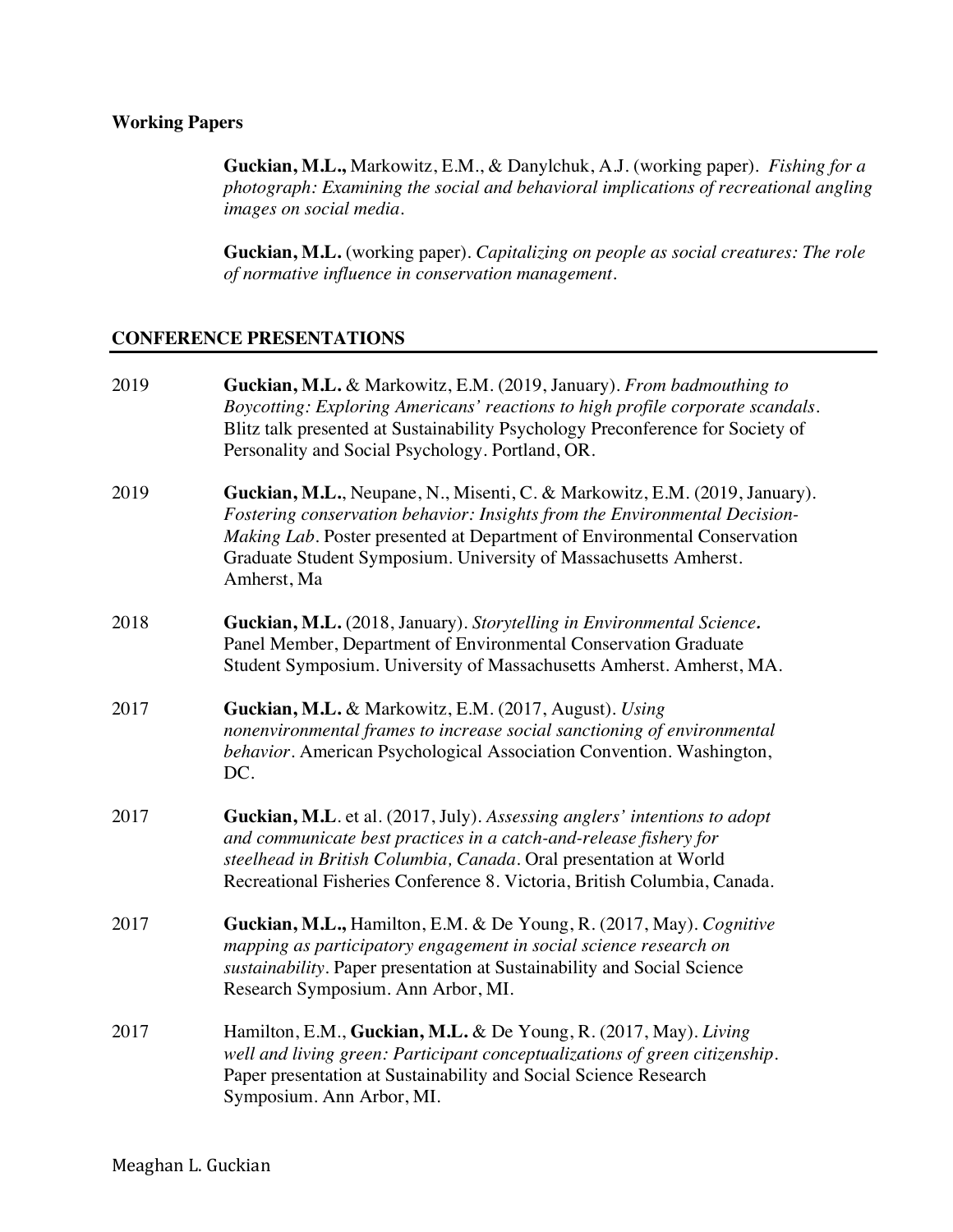| 2016 | Guckian, M.L. (2016, June). Signaling de-consumption: Identifying the<br>affective and cognitive bases of obligation to signal consumption choices<br>to others. Paper presentation at International Sustainable Consumption<br>Research and Action Initiative Conference. Orono, ME.     |
|------|-------------------------------------------------------------------------------------------------------------------------------------------------------------------------------------------------------------------------------------------------------------------------------------------|
| 2016 | Guckian, M.L. & Markowitz, E.M. (2016, January). Examining the<br>drivers of interpersonal communication in environmentally relevant<br>behavior. Poster presented at Sustainability Psychology Preconference for<br>Society of Personality and Social Psychology. San Diego, CA.         |
| 2015 | Guckian, M.L. (2015, October) Considerations for behavior change tools<br>and strategies. Invited lecture. University of Massachusetts Amherst.                                                                                                                                           |
| 2015 | Markowitz, E.M. & Guckian, M.L. (2015, May). Communicating about<br>climate adaptation: Opportunities and potential pitfalls. Poster presented<br>at National Adaptation Forum Conference. St. Louis, MO.                                                                                 |
| 2015 | Staudinger, M.D., Guckian, M.L., & Ocana, M. (2015, May). Adapting to<br>climate change impacts across the northeast and midwestern United<br>States: Case studies from the Northeast Climate Science Center. Poster<br>presented at National Adaptation Forum Conference. St. Louis, MO. |
| 2014 | Guckian, M.L. et al. (2014, May). A Rooted University: Growing<br>Resiliency, Community and Engaged Food Citizens. Poster presented at<br>Association for the Advancement of Sustainability in Higher Education<br>Conference. Nashville, TN.                                             |

# **TEACHING**

# **Antioch University New England**

| 2019 | <b>Climate Change Communication and Education (Fall)</b>                                      |
|------|-----------------------------------------------------------------------------------------------|
|      | <b>University of Massachusetts Amherst</b>                                                    |
| 2018 | <b>Environmental Decision-Making (Fall)</b><br><b>Instructor of Record</b>                    |
| 2015 | <b>Human Dimensions of Natural Resource Management (Fall)</b><br><b>Teaching Assistant</b>    |
|      | <b>University of Michigan</b>                                                                 |
| 2014 | <b>Psychology of Environmental Stewardship (Winter)</b><br><b>Graduate Student Instructor</b> |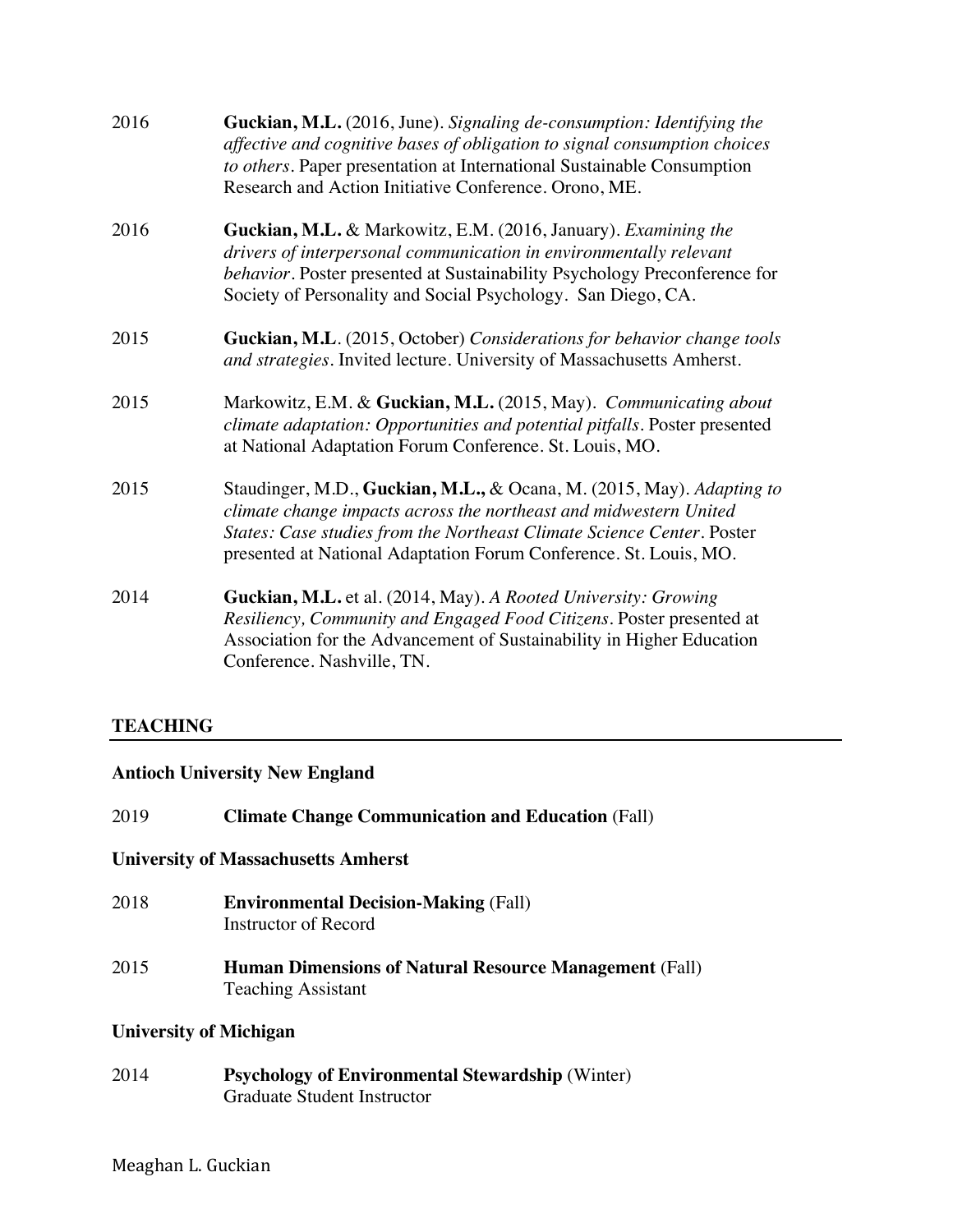# 2013 **Behavior and Environment** (Fall) Graduate Student Instructor

# **AWARDS, GRANTS AND FELLOWSHIPS**

| 2016      | Fellow   Northwest Climate Bootcamp                                     |
|-----------|-------------------------------------------------------------------------|
| 2015      | Travel Grant   National Adaptation Forum Conference – \$1000            |
| 2015-2018 | Graduate Fellow   Northeast Climate Adaptation Science Center           |
| 2014      | <b>Outstanding Graduate Student Instructor Award</b>                    |
|           | Program in the Environment   University of Michigan $-$ \$500           |
| 2014      | Travel Grant   Rackham Graduate School   University of Michigan – \$700 |
| 2014      | Travel Grant   School of Sustainability and Environment                 |
|           | University of Michigan $-$ \$200                                        |
| 2013      | Maize Behavior Award   School of Environment and Sustainability         |
|           | University of Michigan $-$ \$1000                                       |
| 2013      | Travel Grant   Rackham Graduate School   University of Michigan – \$700 |
| 2005-2008 | Eastern College Athletic Conference All-Academic Team                   |
|           | Division 1 Women's Ice Hockey   St. Lawrence University                 |
| 2008      | Psi Chi National Honors Society (inductee)   St. Lawrence University    |
| 2008      | Faculty Honors   St. Lawrence University                                |
| 2008      | Cum Laude   St. Lawrence University                                     |
|           |                                                                         |

# **SERVICE**

| 2018-2019 | <b>Subcommittee Member</b>   Campus Waste and Recycling<br><b>Chancellors Sustainability Advisory Committee</b><br>University of Massachusetts Amherst |
|-----------|--------------------------------------------------------------------------------------------------------------------------------------------------------|
| 2018      | <b>Committee Member   Department of Environmental Conservation</b><br>Seminar Series, University of Massachusetts                                      |
|           | 2015-current Editorial Board Member & Content Director<br>Early Career Climate Forum, www.eccforum.org                                                 |
| 2014      | <b>Behavioral Scientist Consultant</b>   Graham Sustainability Institute<br>University of Michigan                                                     |
| 2007-2008 | <b>Student Facility Design &amp; Sustainability Liaison</b><br>St. Lawrence University                                                                 |

# **MEMBERSHIP IN PROFESSIONAL ORGANIZATIONS**

2016-current Sustainable Consumption Research and Action Initiative